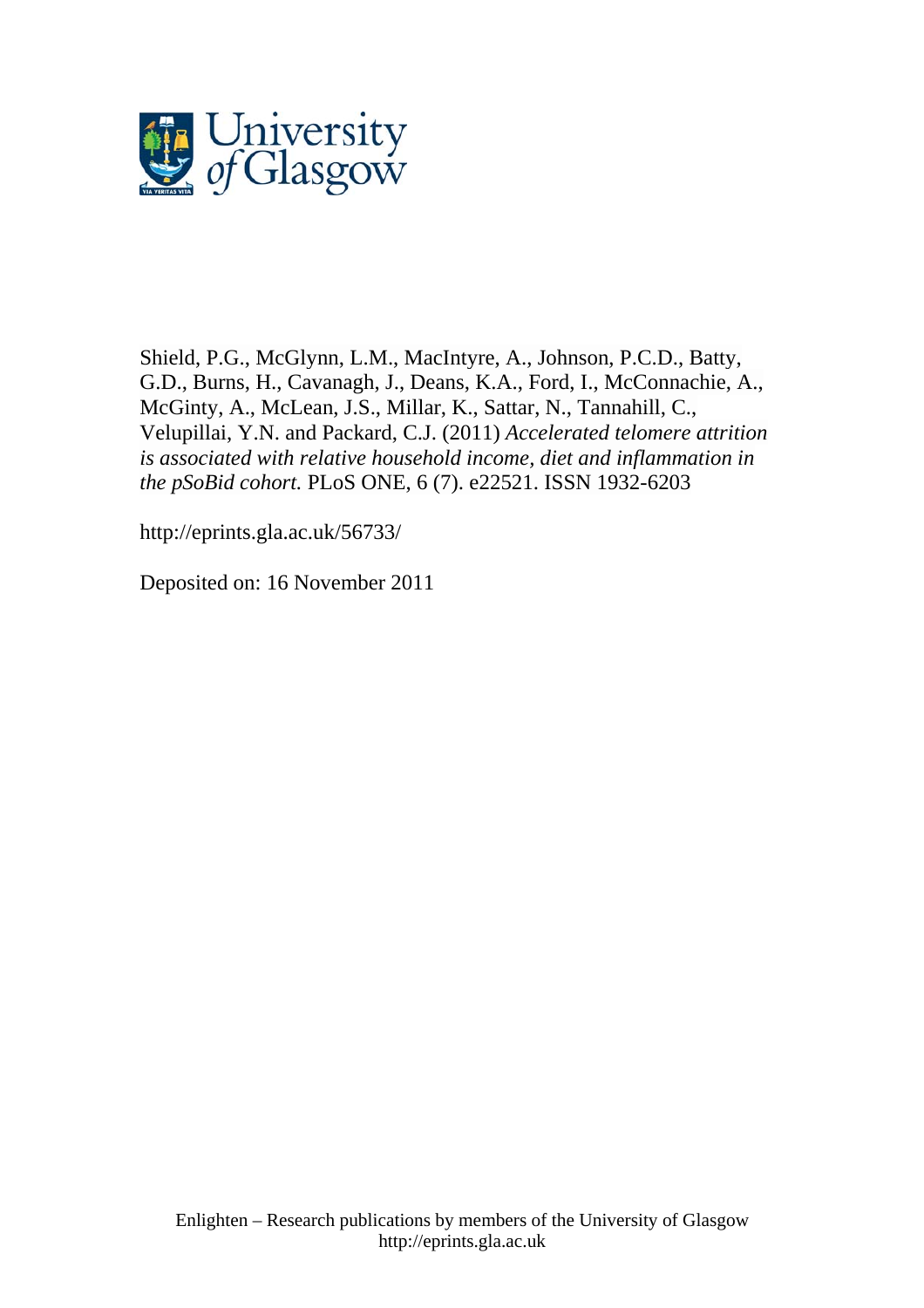# Accelerated Telomere Attrition Is Associated with Relative Household Income, Diet and Inflammation in the pSoBid Cohort

Paul G. Shiels<sup>1</sup>\*, Liane M. McGlynn<sup>1</sup>, Alan MacIntyre<sup>1</sup>, Paul C. D. Johnson<sup>2</sup>, G. David Batty<sup>3,4</sup>, Harry Burns<sup>5</sup>, Jonathan Cavanagh<sup>6</sup>, Kevin A. Deans<sup>7,8</sup>, Ian Ford<sup>2</sup>, Alex McConnachie<sup>2</sup>, Agnes McGinty<sup>9</sup>, Jennifer S. McLean<sup>10</sup>, Keith Millar<sup>6</sup>, Naveed Sattar<sup>11</sup>, Carol Tannahill<sup>10</sup>, Yoga N. Velupillai<sup>12</sup>, Chris J. Packard<sup>9</sup>

1 Institute of Cancer Sciences, College of Medical, Veterinary and Life Sciences, University of Glasgow, Glasgow, Scotland, 2 Robertson Centre for Biostatistics, University of Glasgow, Glasgow, Scotland, 3 Medical Research Council Social and Public Health Sciences Unit, Glasgow, Scotland, 4 Clinical Epidemiology Group, Department of Epidemiology and Public Health, University College London, London, England, 5 Scottish Government, Edinburgh, Scotland, 6 Section of Psychological Medicine, University of Glasgow, Glasgow, Scotland, 7Department of Clinical Biochemistry, NHS Greater Glasgow and Clyde, Glasgow Royal Infirmary, Glasgow, Scotland, 8 Department of Clinical Biochemistry, Aberdeen Royal Infirmary, Aberdeen, Scotland, 9 Glasgow Clinical Research Facility, Glasgow, Scotland, 10 Glasgow Centre for Population Health, Glasgow, Scotland, 11 Institute of Cardiovascular and Medical Sciences, College of Medical, Veterinary and Life Sciences, University of Glasgow, Glasgow, Scotland, 12 Epidemiology and Public Health Department, University College Cork, Cork, Ireland

# Abstract

Background: It has previously been hypothesized that lower socio-economic status can accelerate biological ageing, and predispose to early onset of disease. This study investigated the association of socio-economic and lifestyle factors, as well as traditional and novel risk factors, with biological-ageing, as measured by telomere length, in a Glasgow based cohort that included individuals with extreme socio-economic differences.

Methods: A total of 382 blood samples from the pSoBid study were available for telomere analysis. For each participant, data was available for socio-economic status factors, biochemical parameters and dietary intake. Statistical analyses were undertaken to investigate the association between telomere lengths and these aforementioned parameters.

Results: The rate of age-related telomere attrition was significantly associated with low relative income, housing tenure and poor diet. Notably, telomere length was positively associated with LDL and total cholesterol levels, but inversely correlated to circulating IL-6.

Conclusions: These data suggest lower socio-economic status and poor diet are relevant to accelerated biological ageing. They also suggest potential associations between elevated circulating IL-6, a measure known to predict cardiovascular disease and diabetes with biological ageing. These observations require further study to tease out potential mechanistic links.

Citation: Shiels PG, McGlynn LM, MacIntyre A, Johnson PCD, Batty GD, et al. (2011) Accelerated Telomere Attrition Is Associated with Relative Household Income, Diet and Inflammation in the pSoBid Cohort. PLoS ONE 6(7): e22521. doi:10.1371/journal.pone.0022521

Editor: Daniela Cimini, Virginia Tech, United States of America

Received April 20, 2011; Accepted June 22, 2011; Published July 27, 2011

Copyright: © 2011 Shiels et al. This is an open-access article distributed under the terms of the Creative Commons Attribution License, which permits unrestricted use, distribution, and reproduction in any medium, provided the original author and source are credited.

Funding: This work was funded by the Glasgow Centre for Population Health, a partnership between NHS Greater Glasgow and Clyde, Glasgow City Council and the University of Glasgow, supported by the Scottish Government. The funders had no role in study design, data collection and analysis, decision to publish, or preparation of the manuscript.

Competing Interests: The authors have declared that no competing interests exist.

\* E-mail: Paul.Shiels@glasgow.ac.uk

#### Introduction

Gompertz (1825) first described ageing as an increase in the likelihood of mortality with increasing chronological age [1]. In man, this equates to a corresponding, progressive loss of metabolic and physiological functions, though the trajectory for this is not uniform, indicative of underlying inter-individual variation in the biology of ageing [2].

Variation in the rate of biological ageing reflects the cumulative burden of genetic, metabolic and environmental stressors, resulting in oxidative damage and elevated inflammatory processes

[3]. This is of particular interest in Glasgow, because of the exceptional gradient of socio-economic status (SES) in this city and the associated variation in mortality and morbidity. The latter is reflected in the large difference in life expectancy for men, between the most and least deprived areas of the city, which is 28.7 years [4]; a difference which is one of the largest in the developed world. We investigated potential mechanisms for such gradients as part of the psychological, social, and biological determinants of ill health (pSoBid) study cohort [5], the characteristics of which have been described in depth elsewhere [6]. Briefly, the pSoBid study was designed to investigate the factors linking social circumstances,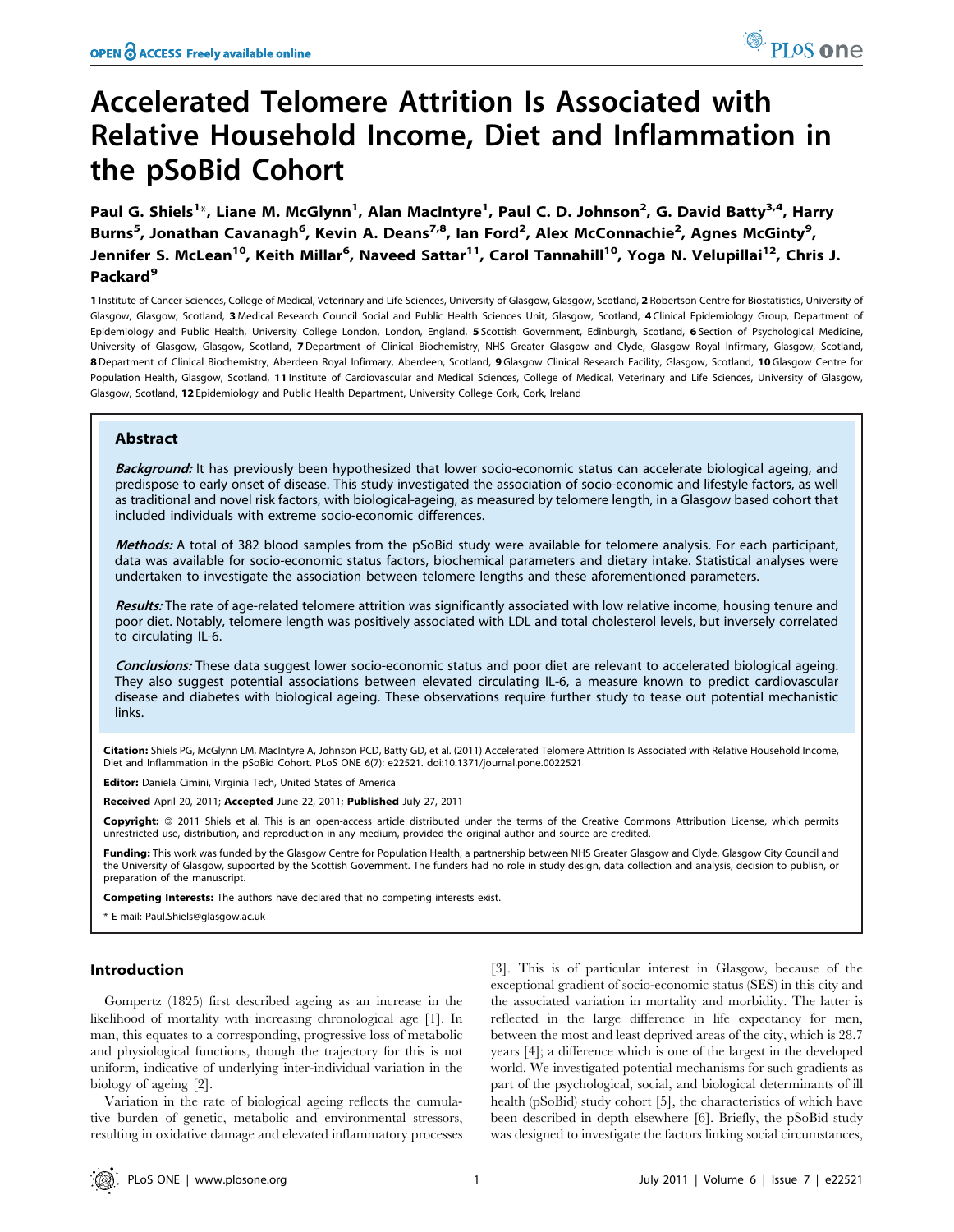mental wellbeing, and biological markers of disease. Participants were selected from the least and most deprived areas in the NHS Greater Glasgow Health Board area. We have hypothesised that such a difference in life expectancy might be reflected in the biological age of individuals. In turn we considered whether deprivation-related measures correlated to accelerated telomere attrition and also determined interactions with inflammatory status.

Suitable and validated biomarkers for analysing biological ageing in this context are limited in number. Despite cell cycle inhibitor transcript levels providing an accurate indication of organ and T cell biological age [7–9] the overwhelming majority of studies employ determination of telomere length in peripheral blood leukocytes (PBLs) in a clinical context [10–12]. However, there are many equivocal reports regarding how useful this marker is when applied in epidemiological studies [13,14].

Telomeres are nucleoprotein complexes at chromosome ends, consisting of  $(TTAGGG)_n$  direct repeats bound to a range of proteins involved in maintaining cellular stability and viability (reviewed in [3]). Typically, in larger mammals, the telomeric DNA component shortens with successive cell divisions. This arises from what has been termed the end replication problem [15]. Telomere attrition is thought to represent a molecular clock, at least at the cellular level, where it has been hypothesised to act as an anti-neoplastic mechanism [16], proposed to function by countering the accumulation of mutations over successive cell divisions, which potentially could produce neoplastic cells.

Although telomere length is inversely related to chronological age in humans, there is considerable inter-individual variation in telomere length at any specific age [17]. Thus estimates of the effects of chronological age as a covariable in regression models have relatively wide confidence intervals, making detection of significant effects of age-related diseases more difficult: it may be unclear how much of the residual variance is explained by the disease and how much is attributable to error in the estimate of an age effect. This has been discussed in detail eleswhere [18,19].

Recent human data have now established telomere attrition as a major risk factor for numerous diseases, including cardiovascular disease (CVD), hypertension, diabetes and end stage renal disease [11,20–22] as well as being associated with elevated psychological stresses [23]. Many such pathologies, showing an association with increased telomere attrition rates, are predominant in deprived communities where there is a higher prevalence of classical risk factors for disease, but this explanation does not account totally for these variations in disease incidence [10,24,25].

One hypothesis for the increased disease prevalence in these communities is underlying chronic inflammation (elevated CRP or IL-6), a known component and predictor of CVD and diabetes [26,27], that is linked to a diverse range of pathologies. A possible contributory factor to generating an increased pro-inflammatory state, is accelerated biological ageing. Both telomere attrition and CDKN2A expression have been reported to show association with IL-6 levels in disease [11] and ostensibly 'healthy' populations [9]. Such associations are intuitive, as senescent cells upregulate and secrete pro-inflammatory cytokines as part of the senescent secretosome [28].

A link between accelerated biological ageing and socioeconomic status has previously been reported by some [29], but not by others [30,31]. The reasons for this equivocacy remain to be proven, but may be attributable to methodological differences [13]. Any putative link, however, may be weak and open to multiple confounders, such as parental telomere length and epigenetic effects [32].

We have chosen to evaluate the contribution of socio-economic factors to biological age, as measured by telomere length, in the extreme setting of the pSoBid cohort, to determine to what extent this in turn affects risk factors for ill health.

# Results

### Socio-economic and lifestyle factors

Telomere lengths were determined in PBLs by Q-PCR for 382 individuals. The SES and lifestyle factors investigated are shown in Table S1, as are the median telomere lengths within subgroups of these factors, overall and by three age groups.

The relationship between age, gender and biological ageing was investigated by estimating the percentage change in telomere length associated with a decade increase in age and male gender. Age was strongly negatively associated with telomere length, each decade predicting a 4.8% decrease in telomere length  $(p = 0.002)$ . No significant difference in telomere length was observed between males and females. There was also no difference between affluent and deprived groups either in telomere length or age-related telomere attrition. All subsequent analyses were adjusted for age, gender and deprivation.

Of the SES and lifestyle factors investigated, only cigarette smoking was associated with an overall reduction in telomere length  $(6.6\%$  reduction,  $p = 0.050$ ). However, household income, housing tenure, and diet score were associated with steeper agerelated decline in telomere length (Table 1). Faster rates of agerelated telomere attrition were observed in individuals with an average income less than  $£25,000$  (7.7% vs 0.6% reduction per decade,  $p = 0.024$ , a diet score among the lower 50% of scores  $(7.7\% \text{ vs } 1.8\%, \text{ p} = 0.05)$ , and home tenants  $(8.7\% \text{ vs } 2.2\%, \text{ p} = 0.05)$  $p = 0.038$ ). Figure 1 highlights differences in telomere attrition with income, housing tenure and diet score.

We investigated the extent to which the associations between telomere attrition and household income, housing tenure, and diet score were independent by adjusting for these interactions. All three interactions were attenuated to a similar degree and were no longer significant, suggesting that these three interactions are correlated but no single factor is driving these interactions (Table S2).

#### Biomarkers

Associations between biomarkers investigated and telomere length are reported in Table 2. Individuals with longer telomeres had increased levels of total cholesterol (2.4% increase in total cholesterol per one SD increase in log telomere length,  $p = 0.027$ and LDL cholesterol  $(3.7\% , p = 0.027)$ . Conversely, shorter telomeres were associated with increased levels of IL-6 (7.2% decrease in IL6 levels per one SD increase in log telomere length, p = 0.022, Table 2). Further analysis, adjusting for deprivation, income, diet and smoking status, maintained the positive association between telomere length and cholesterol  $(p = 0.033)$  and LDL cholesterol  $(p = 0.026)$ . Interestingly, the significant association between telomere length and IL-6 was weakened when adjusted for these SES factors. Analyses were performed to establish which individual factors had an impact on IL-6 expression (Table 3). The significant association between shorter telomeres and higher levels of IL-6 was lost when analyses were adjusted for age and gender, or for smoking status deprivation, income and diet (Table 3).

#### **Discussion**

It has been hypothesized that socio-economic deprivation can accelerate biological ageing, resulting in shorter telomeres in deprived individuals in comparison to more affluent-aged matched controls. Five previous studies examining this relationship report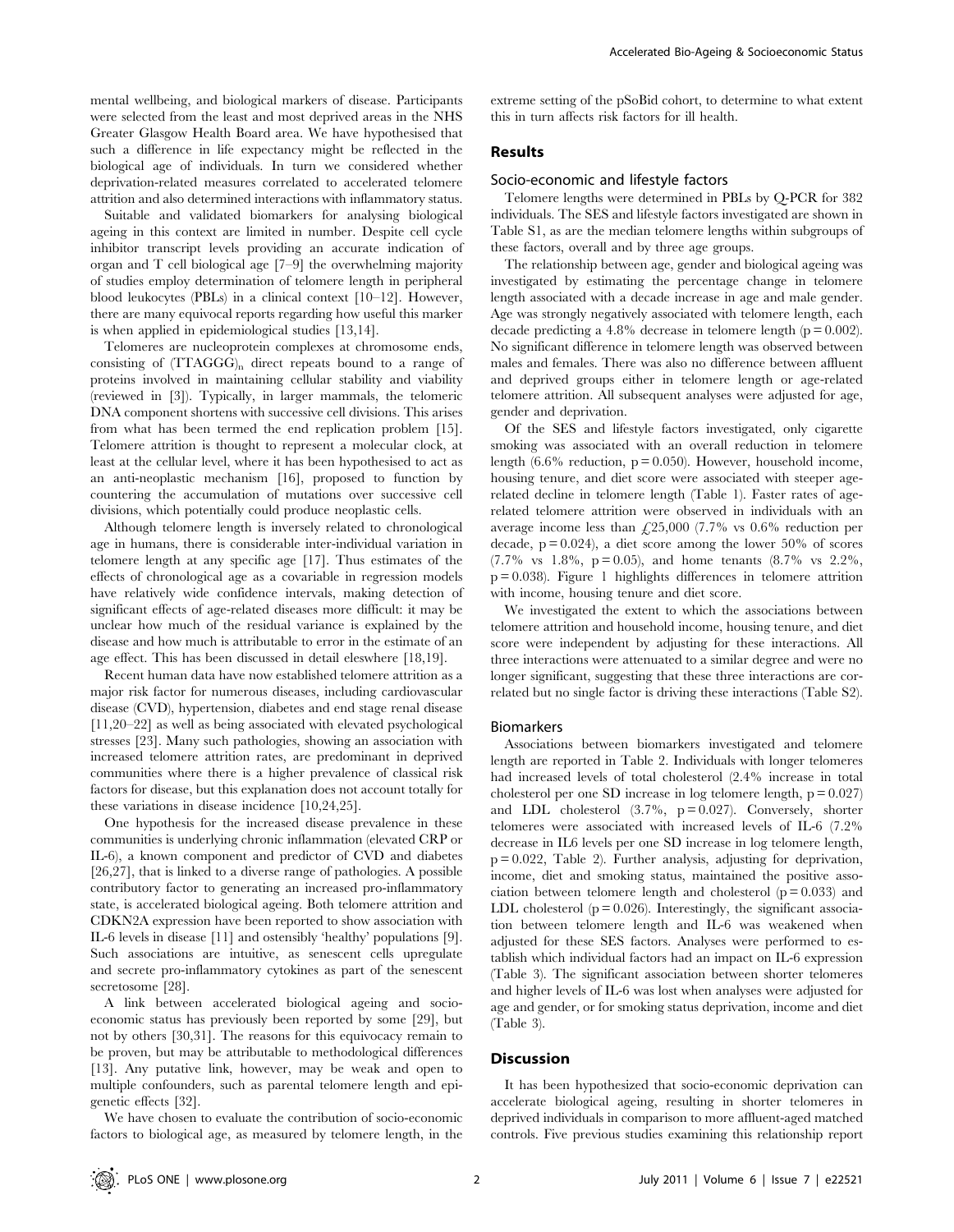positive [29], null [30,33,34] and negative associations [31]. The equivocacy between these reports is possibly due to methodological differences, variations inherent in individual cohorts and in the veracity of subject answers relating to SES data, such as income, which may be confounded by undeclared income. The present study has examined the relationship between biological ageing, SES and disease in participants in Glasgow, a city with an extreme socioeconomic gradient, with documented health issues associated with social deprivation.

Interestingly, in the light of possible confounders relating to the veracity of SES data, employment status (men who reported being out of work) was reported to associate significantly with shorter telomeres [34], in a large cross sectional study from an overlapping demographic area (the WOSCOPS cohort). Surprisingly, despite the prevalence of CVD in this cohort and its proven association with SES, there were no other associations found with other markers of SES (including educational attainment, employment status, area-based deprivation and physical stature measured as a proxy for early life social circumstances).

Our data are not incongrous with previous reports, as we observed no associations with area based deprivation and employment. However, we have demonstrated a direct link between accelerated biological ageing, low income and poor diet. Furthermore, we have observed a relationship with a measure of adiposity, namely waist/hip ratio (Table 1), a predictive measure for CVD and diabetes as well as all cause mortality in prospective studies [35].

These observations are intuitive and in keeping with the Marmot findings [36,37] who indicated that relative health inequalities are associated with SES. It is reasonable to assume that a low relative income means a decreased likelihood of being able to afford a good quality diet, leading to an acceleration in biological ageing. Poorer quality, fat and sugar rich diets, are known to result in the production of more reactive oxygen species, which directly cause DNA breaks that lead to gene malfunction, telomere attrition and disease [38,39].

Notably, these observations indicating an interaction between biological ageing and SES are reinforced by the finding that telomere length, in the pSoBid cohort, associates positively with LDL cholesterol levels, a strong and unambiguous causal risk factor in CVD.

In our study, telomere attrition was associated with increasing IL-6 levels, an emerging risk factor for CVD, which may predict fatal events more strongly than non-fatal events [40]. The association of IL-6 with biological age is in keeping with recent observations indicating that senescent cells up-regulate and secrete IL-6 [9,11]. It would be expected, as a consequence of increased telomere attrition, that this group would have more senescent cells present and thus higher IL-6 levels and have an elevated risk of a range of conditions, if indeed IL-6 is causally related to CVD and diabetes. The association between accelerated biological ageing and increased IL-6 levels has been previously been reported to be linked with disease [11], general health [9] and social deprivation [41]. These observations are congruent with more extant inflammatory conditions in the most deprived, a situation exacerbated by increasing age.

Our findings suggest the unadjusted association between telomere length and IL-6 is strong, and it is still marginally significant with adjustment for age and gender. This association is only partially weakened by further adjusting for smoking but subsequent addition of deprivation, income and diet does not appear to weaken the IL-6-telomere association further (Table 3). In simple terms, these observations suggest that varying upstream factors drive both telomere shortening and elevated IL-6 levels. However, we cannot exclude the possibility that part of the mechanism for elevated IL-6 is via telomere shortening. Future studies need to explore this potential further, particularly as IL-6 is attracting increasing interest in the diabetes and CVD arenas [27,40].

Of the four previous studies in this field [29–31,34] only two have indicated an association with SES. These comprised an analysis of female twins, where non manual workers had longer telomere lengths than manual workers [29]. However, in analyses in which the authors used a more comprehensive range of SES categories, no evidence of a relationship was observed with biological age. The other, analysed Chinese men and indicated men with higher self-rated socioeconomic status have shorter telomeres [31]. This was postulated as possibly being mediated

Table 1. Highlights the percentage change in telomere length per decade that is associated with SES and lifestyle factors.

| <b>SES &amp; Lifestyle Factor</b>               | % change in telomere length (95% CI) per decade associated with<br>SES & lifestyle factor |                                                          |                                            |
|-------------------------------------------------|-------------------------------------------------------------------------------------------|----------------------------------------------------------|--------------------------------------------|
|                                                 | <b>SES &amp; Lifestyle Factor</b><br><b>Subgroup NO</b>                                   | <b>SES &amp; Lifestyle Factor</b><br><b>Subgroup YES</b> | Differences between<br>subgroups (p-value) |
| Social class: Manual                            | $-3.7$ ( $-7.5$ , 0.3) p = 0.066                                                          | $-6.2$ (-11.1, -1.1) p = 0.019                           | 0.437                                      |
| Household income: $<$ £25,000                   | $-0.6$ (-5.3, 4.2) p = 0.796                                                              | $-7.7$ (-11.6, -3.6) p<0.001                             | 0.024                                      |
| Years of education: Lower 50%                   | $-1.3$ (-5.9, 3.5) p = 0.577                                                              | $-7.2$ (-11.0, -3.2) p = 0.001                           | 0.062                                      |
| <b>Housing tenure: Tenant</b>                   | $-2.2$ (-6.1, 1.8) p = 0.274                                                              | $-8.7$ (-13.1, -4.0) p<0.001                             | 0.038                                      |
| Physical activity level: Inactive               | $-6.0$ (-10.5, -1.3) p = 0.013                                                            | $-3.6$ ( $-7.5$ , 0.6) p = 0.092                         | 0.426                                      |
| <b>Current cigarette smoker</b>                 | $-4.8$ (-8.2, -1.3) p = 0.008                                                             | $-7.4$ (-13.6, -0.8) p = 0.028                           | 0.482                                      |
| Diet score: Lower 50%                           | $-1.8$ (-6.1, 2.6) p = 0.417                                                              | $-7.7$ (-11.7, -3.6) p<0.001                             | 0.050                                      |
| Excessive alcohol (>14 [F] or<br>21 [M] U/week) | $-4.8$ (-8.0, -1.3) p = 0.007                                                             | $-5.0$ (-11.6, 2.0) p = 0.156                            | 0.944                                      |
| Obese (BMI >30 kg/m2)                           | $-4.1$ (-7.5, -0.4) p = 0.029                                                             | $-7.2$ (-12.8, -1.2) p = 0.019                           | 0.371                                      |
| Waist/Hip ratio: Upper 50%                      | $-2.2$ (-6.5, 2.2) p = 0.319                                                              | $-7.6$ (-11.6, -3.4) p = 0.001                           | 0.081                                      |

Individuals with an income  $<$  £25,000, housing tenants and those with a lower diet score were shown to have faster rates of age-related telomere attrition than those earning >£25,000, house owners and individuals with higher diet scores. All analyses were adjusted for age, gender and deprivation group. doi:10.1371/journal.pone.0022521.t001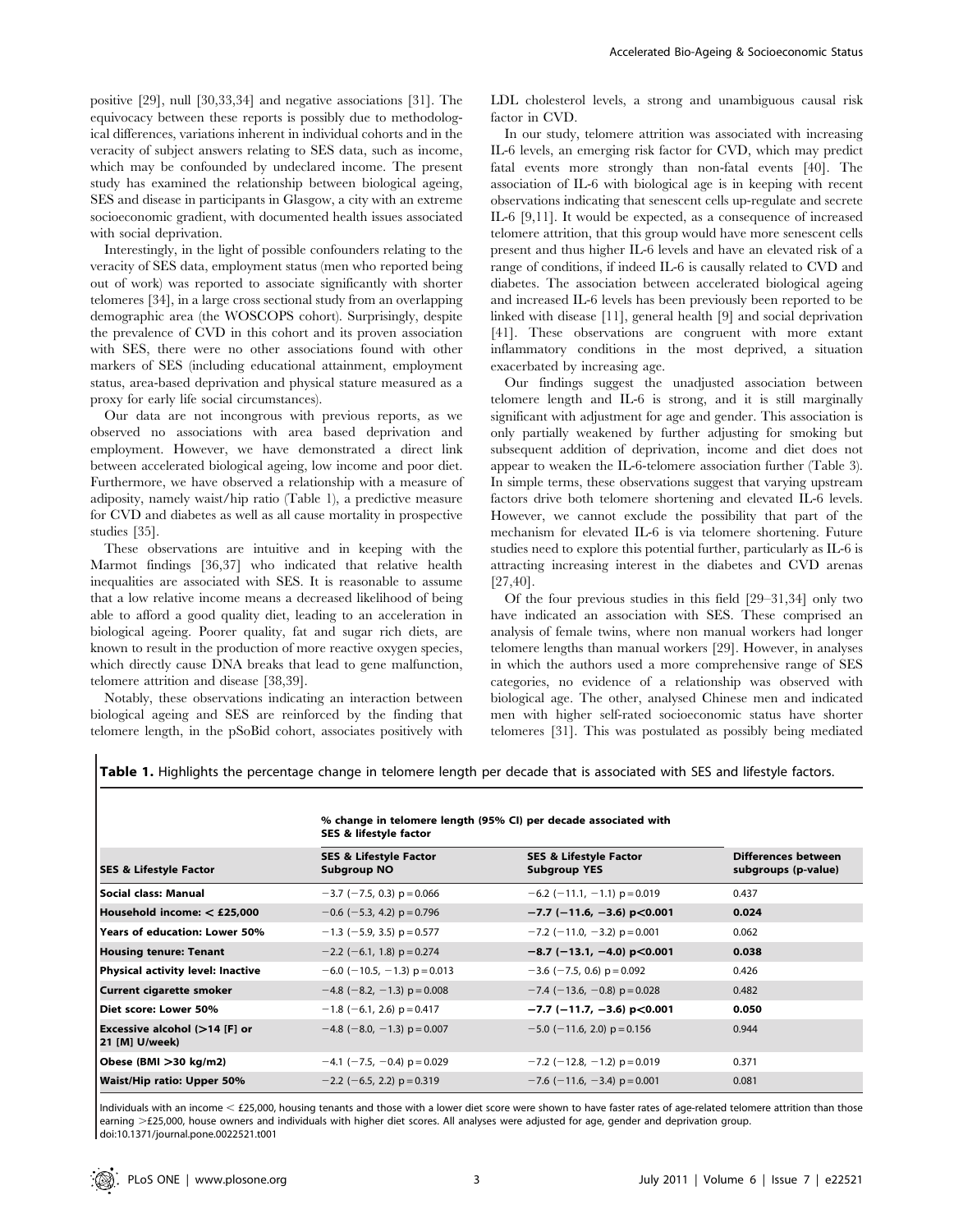

Figure 1. Regression analysis plots that highlight household income, housing tenure, and diet score were associated with steeper age-related decline in telomere length. Faster rates of age-related telomere attrition were observed in individuals with an average income less than £25,000 (7.7% vs 0.6% reduction per decade, p = 0.024, (A)), home tenants (8.7% vs 2.2%, p = 0.038 (B)) and a diet score among the lower 50% of scores (7.7% vs 1.8%, p = 0.05 (C)). doi:10.1371/journal.pone.0022521.g001

through psychosocial, rather than lifestyle factors, or the presence of chronic disease. These authors also argue that there may be significant cultural, ethnic and age-related differences in social determinants of health.

The Q-PCR methodology employed in the present study yielded similar telomere length data in keeping with other reports [10,33,42] using the same methodology. Our observations must also be viewed with reference to the fact that any differences reflect that PBL telomere length is neither an absolute, nor precise measure of biological ageing. The telomere lengths measured are an average and reflect a range of lengths in cells. A better measure may be an absolute marker of cellular growth arrest, such as CDKN2A [7–9]. The use of such a marker would avoid the potentially confounding effects of differences in telomere length measurement methodology, that currently beset the field [14].

The difference in observations using telomere length as a marker of biological ageing, that have been reported by different groups have been elegantly summarised by Nordfjall et al [39]. Our observations find consensus with those using a similar methodology, when applied to age, BMI, smoking, insulin, triglycerides and glucose. Our observations on the effect of smoking, however, maybe limited by lack of detailed information on smoking history.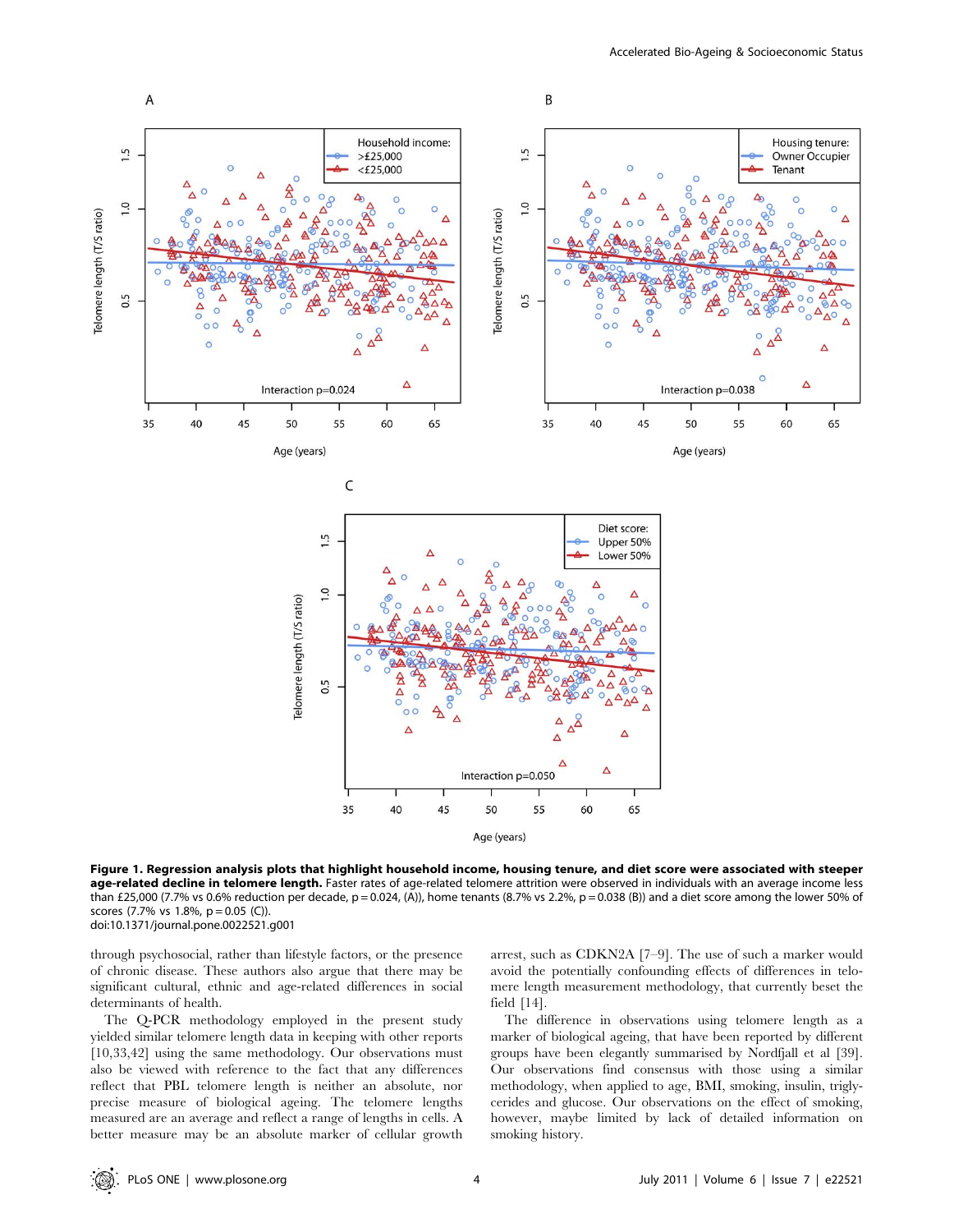Table 2. Highlights the percentage change in biomarker levels that is associated with an increase in telomere length.

| Outcome                                   | Percentage Change (95% CI)<br>p-Value |
|-------------------------------------------|---------------------------------------|
| Systolic BP (mmHg)                        | $0.2$ (-1.1, 1.5) $p = 0.798$         |
| Diastolic BP (mmHg)                       | $0.3$ (-1.0, 1.7) $p = 0.642$         |
| Cholesterol (mmol/l)                      | 2.4 (0.3, 4.6) $p = 0.027$            |
| HDL cholesterol (mmol/l)                  | $-1.2$ (-3.9, 1.6) p = 0.387          |
| LDL cholesterol (mmol/l)                  | 3.7 (0.4, 7.1) $p = 0.027$            |
| Triglycerides (mmol/l)                    | 2.7 ( $-2.6$ , 8.3) p = 0.326         |
| Glucose (mmol/l)                          | $0.8$ (-1.0, 2.7) $p = 0.363$         |
| Insulin (mU/l)                            | $-0.5$ ( $-7.5$ , 6.9) p = 0.884      |
| HOMA - IR                                 | $-0.1$ (-7.5, 8.0) p = 0.989          |
| C reactive protein (mg/l)                 | 0.6 ( $-9.9$ , 12.4) $p = 0.916$      |
| Interleukin 6 (pg/ml)                     | $-7.2$ (-12.9, -1.1) p = 0.022        |
| Intercellular adhesion molecule 1 (ng/ml) | $-0.3$ (-2.9, 2.3) p = 0.796          |
| Fibrinogen (g/l)                          | 0.2 ( $-1.9$ , 2.4) p = 0.829         |
| von Willebrand factor (IU/dl)             | $-1.2$ (-4.2, 1.8) p = 0.416          |
| D-dimer (ng/ml)                           | $-1.7$ (-7.4, 4.4) p = 0.583          |

Individuals with longer telomeres had increased levels of total cholesterol (2.4% increase,  $p = 0.027$ ) and LDL cholesterol (3.7%,  $p = 0.027$ ). Conversely, shorter telomeres were associated with increased levels of IL-6 (7.2% decrease,  $|p=0.022$ ). All analyses were adjusted for age, gender and deprivation group. The change in telomere length was measured by an increase of one standard deviation in log telomere length.

doi:10.1371/journal.pone.0022521.t002

We differ in the detections of associations with total and LDL cholesterol, though these have previously been reported to be associated with telomere length in a disease setting [11], along with IL6 [7,9]. These observations were also in keeping with concomitant elevation of DNA damage (as measured by 8-0H dG levels) in a specific disease cohort. However, our observations are consistent with previous biochemical analysis of the pSoBid cohort [5], which demonstrated that total cholesterol and LDL were inversely associated with deprivation. This is congruent with more extant inflammatory conditions in the most deprived, a situation exacerbated by increasing age. It is thus also in keeping with the observed elevation of IL-6 correlating with short telomeres.

Table 3. Highlights the percentage change in IL6 levels that is associated with an increase in telomere length.

| <b>Adjustment covariates</b>             | % Change in IL6 Levels (95% CI) |  |
|------------------------------------------|---------------------------------|--|
| None                                     | $-9.9$ (-16.3, -3.0), p = 0.006 |  |
| $Age + gender$                           | $-7.0$ (-13.6, 0.1), p = 0.052  |  |
| $$ + current smoking                     | $-5.9$ (-12.4, 1.0), p = 0.094  |  |
| $\ldots$ + deprivation group             | $-5.7$ (-11.9, 0.9), p = 0.090  |  |
| + income $\ge$ /< £25,000                | $-5.6$ (-11.8, 1.0), p = 0.093  |  |
| $\vert $ + diet score $\ge$ / $<$ median | $-5.6$ (-11.8, 1.0), p = 0.096  |  |

This analysis was adjusted for the various different SES and lifestyle factors to determine their contribution to the difference in IL6 levels. The change in telomere length was measured by an increase of one standard deviation in log telomere length.

doi:10.1371/journal.pone.0022521.t003

Our observations provide an intuitive link between proven socio-economic drivers of disease [5,36,37] and a biological phenomenon underlying any predisposition, or extant disease, namely cellular ageing. The tendency of our data to show faster ageing in those with lower socio-economic status, is indicative of this and reflects 'more miles on the clock' for these individuals.

This study may be limited by its size and cross sectional nature. Indeed, the social gradient in Glasgow is so extreme that a 'survivor effect' among the most deprived cannot be excluded. This merits a larger, longitudinal study to look at the relative impacts of further markers of SES and potential SE and lifestyle interventions. Such interventions are not without precedence and appear to show direct benefit to biological ageing. A recent intervention study in men with prostate cancer, reported that changing lifestyle, primarily via better diet and increased exercise leads to increased telomerase activity and deceleration of telomere attrition rate [43]. A similar result in the pSoBid cohort would be expected to have significant health benefits.

In summary, we show convincingly that factors associated with lower socio-economic status and poor diet are relevant to accelerated biological ageing in a cohort representing extremes of social class. Our findings also suggest potential associations of elevated circulating IL-6, a measure known to predict CVD and diabetes, with biological ageing, observations which require further study to tease out potential mechanistic links.

## Materials and Methods

#### Ethics Statement

The study was approved by the Glasgow Royal Infirmary Research Ethics Committee and all participants gave written informed consent.

#### **Participants**

The design of the psychological, social, and biological determinants of ill health (pSoBid) study has been described elsewhere [6]. In brief, participants were ranked on the basis of multiple deprivation indicators to define the least and most deprived areas in the NHS Greater Glasgow Health Board area, using criteria established in the Scottish Index for Multiple Deprivation (SIMD). Sampling was stratified to achieve an approximately equal distribution of the 666 participants across males and females and age groups (35–44, 45–54 and 55–64 years) within the most (bottom 5% of SIMD score) and least deprived areas (top 20% of SIMD score). Participants undertook a physical examination (including measurement of blood pressure, body mass index (BMI), and waist hip ratio (WHR)) and lifestyle questionnaires as detailed previously [6]. A total of 382 blood samples were available for telomere analysis.

#### Analytical parameters

Measurement of biochemical parameters have been described in detail elsewhere [5]. In brief, cholesterol and triglyceride concentrations were determined by enzymatic colorimetric assays on a Roche Hitachi 917 analyser (Roche Diagnostics Ltd, Burgess Hill, UK). Lipid fractions were measured using ultracentrifugation and precipitation methods. Glucose was measured by hexokinase and glucose-6-phosphate dehydrogenase assay on an Abbott c8000 analyser (Abbott Diagnostics, Maidenhead, UK). Insulin was measured by ELISA (Mercodia AB, Uppsala, Sweden and ALPCO Diagnostics, Salem, NH, USA, respectively). C-reactive protein levels were determined by an immunoturbidimetric assay (Roche Diagnostics Ltd). High sensitivty interleukin-6, von Willebrand factor and intercellular adhesion molecule 1 were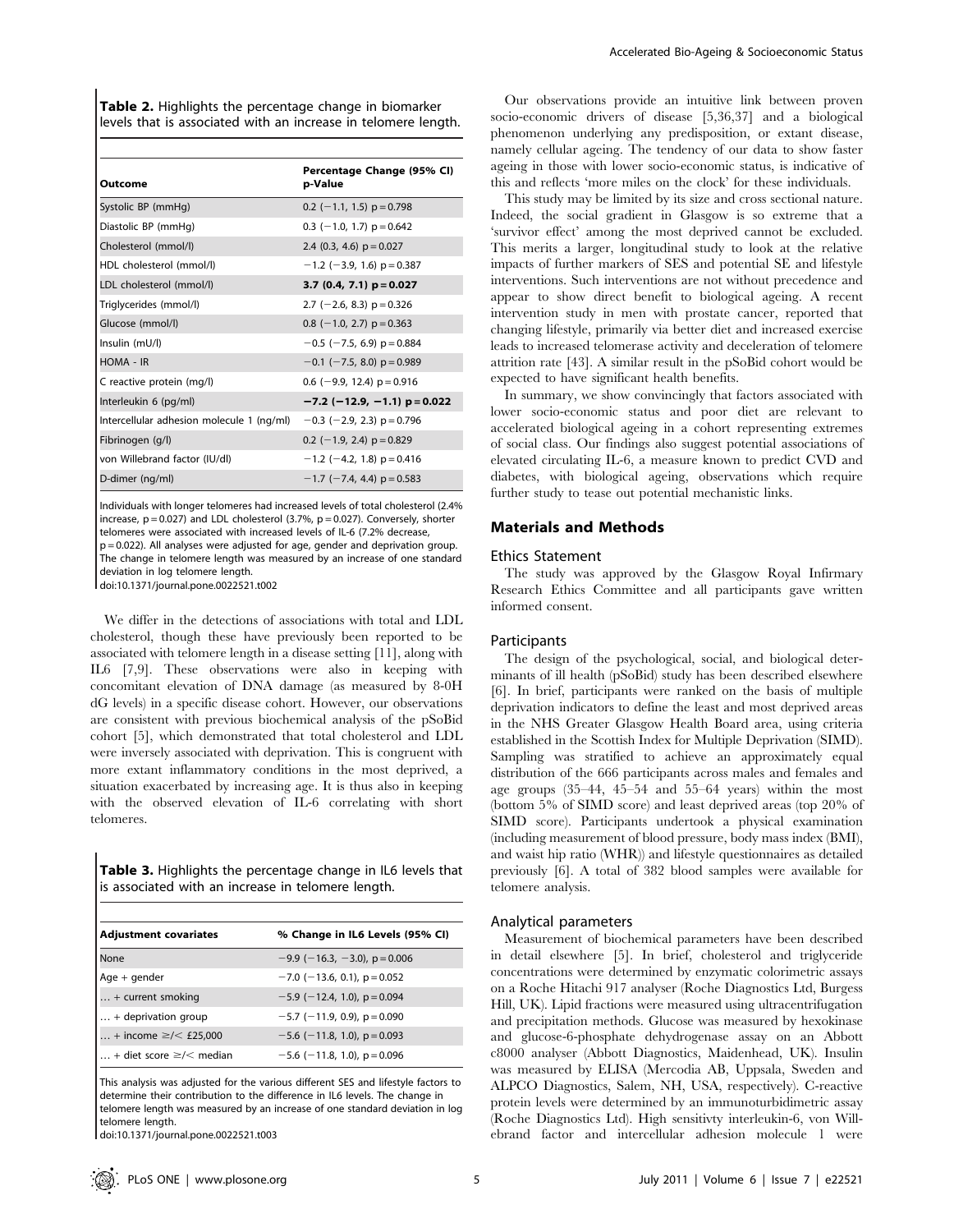measured by ELISA (R&D Systems Europe Ltd, Abingdon, UK and DAKO UK Ltd, Ely, UK). Fibrinogen was measured on an automated coagulometer (MDA-180; Organon Teknika, Cambridge, UK). D-dimer was measured by ELISA (Hyphen, Neuville-sur-Oise, France).

#### Indices of dietary intake

A diet score for the consumption of fruit and vegetables was calculated from subjects self-reported food frequency questionnaire responses. Participants were asked on average how often they consumed a range of food categories (21 food categories listed). Responses for each question ranged from daily consumption (number of portions per day) to weekly and monthly consumption. Participants selected one response per food category. For the purposes of the present analysis, responses to four questions from the food frequency questionnaire relating to fruit and vegetable intake were aggregated to give an overall indicative diet score (i.e. frequency of intake of fresh fruit, cooked green vegetables (fresh or frozen), cooked root vegetables (fresh or frozen) and raw vegetables or salad (including tomatoes)). Monthly diet scores were calculated on the basis of a 28 day month. The maximum possible total diet score was 672 (6 portions per day x 28 days per month x 4 food category questions).

#### Telomere length determination

DNA was extracted from PBLs following standard procedures and telomere lengths in the DNA samples were determined by Q-PCR, following the method of Cawthon [44] as described previously [11,33]. Telomere length determination was performed using a Roche Light Cycler LC480. Telomere length analyses were performed in triplicate for each sample, using a single-copy gene amplicon primer set (acidic ribosomal phosphoprotein, 36B4) and a telomere-specific amplicon primer set [7]. Quality control parameters employed for the amplifications comprised using a cut off 0.15 for the standard deviation (SD) of the threshold cycle (Ct) for sample replicates. At a SD above 0.15 the sample was reanalysed. The average SD across plates was 0.05.

Relative telomere length was estimated from Ct scores using the comparative Ct method after confirming that the telomere and control gene assays yielded similar amplification efficiencies. This method determines the ratio of telomere repeat copy number to single copy gene number (T/S) ratio in experimental samples relative to a control sample DNA. This normalised T/S ratio was used as the estimate of relative telomere length (Relative T/S).

The inter-assay variation was assessed by comparing the relative telomere estimates (T/S ratio) across assays for the positive controls, which were assayed on every assay plate. The average inter-assay coefficient of variance was 0.3% for telomere and 0.1% for 36B4 plates.

#### Statistical analyses

Associations between telomere length and participant characteristics were investigated in linear regression models. Sampling was stratified by age, gender and deprivation group, and all

#### References

- 1. Gompertz B (1825) On the Nature of the Function Expresive of the Law of Human Mortality, and on a New Mode of Determining the Value of Life Contingencies. Philosophical Transactions of the Royal Society of London 115: 513–585.
- 2. Kirkwood TB, Austad SN (2000) Why do we age? Nature 408: 233–238.
- 3. Lamb KJ, Shiels PG (2009) Telomeres, ageing and oxidation. SEB Exp Biol Ser 62: 117–137.
- 4. Hanlon P, Walsh D, Whyte B (2006) Let Glasgow flourish: a comprehensive report on health and its determinants in Glasgow and west central Scotland. Glasgow Centre for Population Health.

models were adjusted for these factors. Because telomeres are expected to shorten gradually with age, age was represented in models as a continuous rather than categorical covariate.

When investigating factors that might influence ageing such as SES and lifestyle, telomere length was modelled as an outcome. Biomarkers, on the other hand, may be viewed as downstream of ageing, motivating their modelling as outcomes with telomere length as a covariate.

Telomere length and biomarkers were log-transformed for regression analysis to satisfy the assumption of normally distributed residuals. Regression coefficient estimates were therefore multiplicative when transformed back to the original scale. For example, a regression coefficient for a binary characteristic back-transormed to 1.1 implies the characteristic is associated with a 10% difference in the outcome. Thus, where log telomere length was the outcome, regression coefficients are presented as the percentage change in telomere length associated with each patient characteristic. Where telomere length was a covariate, a telomere length z-score was used so that the back-transformed regression coefficients could be interpreted as the percentage change in biomarker level associated with a one standard deviation increase in telomere length. The telomere length z-score was calculated by standardising log telomere length to have a mean of zero and standard deviation of one.

We hypothesised that the effects of telomere-shortening factors accumulate over time, therefore the largest differences between exposed and unexposed participants would be expected among the oldest participants. We investigated this hypothesis by testing for interactions between participant characteristics and age.

## Supporting Information

Table S1 Median (interquartile range) telomere length within subgroups of socioeconomic status and lifestyle factors, overall and by age group. (DOC)

Table S2 Percentage change (95% CI) in telomere length associated with a 10-year increase in age within subgroups of socioeconomic status and lifestyle factors, predicted from linear regression models adjusted for significant main effects and interactions. All models were adjusted for age, gender and deprivation group. Interactions were investigated by testing the null hypothesis of homogeneity of age effects across subgroups. (DOC)

# Author Contributions

Conceived and designed the experiments: PGS LMM A. MacIntyre PJ GDB HB JC KAD IF A. McConnachie A. McGinty JSM KM NS CT YNV CJP. Performed the experiments: LMM A. MacIntyre PGS. Analyzed the data: LMM PGS PJ A. McConnachie. Contributed reagents/materials/analysis tools: PGS LMM A. MacIntyre PJ GDB HB JC KAD IF A. McConnachie A. McGinty JSM KM NS CT YNV CJP. Wrote the paper: PGS LMM A. MacIntyre PJ GDB HB JC KAD IF A. McConnachie A. McGinty JSM KM NS CT YNV CJP.

- 5. Deans KA, Bezlyak V, Ford I, Batty GD, Burns H, et al. (2009) Differences in atherosclerosis according to area level socioeconomic deprivation: cross sectional, population based study. BMJ 339: b4170-.
- 6. Velupillai YN, Packard CJ, Batty GD, Bezlyak V, Burns H, et al. (2008) Psychological, social and biological determinants of ill health (pSoBid): study protocol of a population-based study. BMC Public Health 8: 126-.
- 7. Koppelstaetter C, Schratzberger G, Perco P, Hofer J, Mark W, et al. (2008) Markers of cellular senescence in zero hour biopsies predict outcome in renal transplantation. Ageing Cell 7: 491–497.